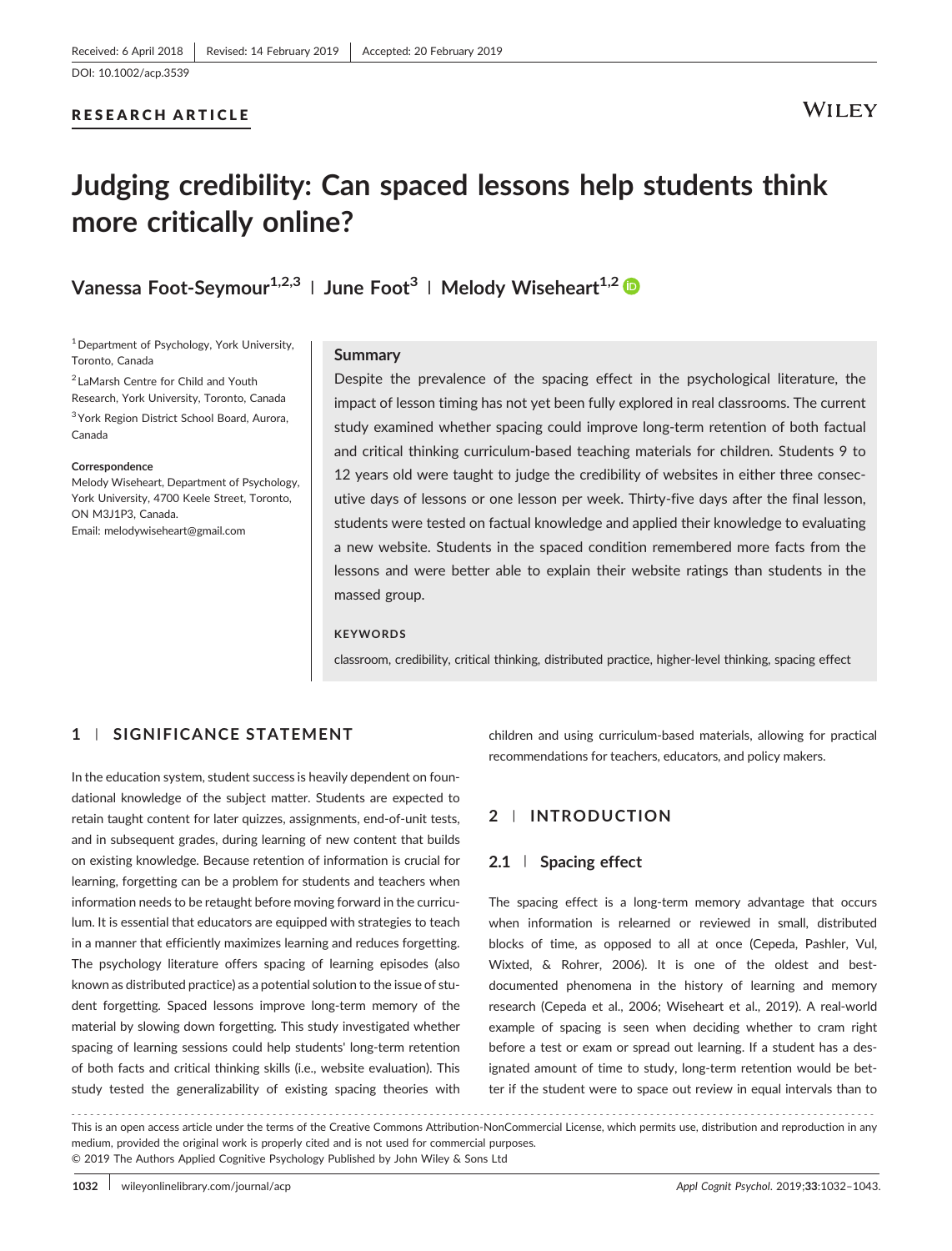spend the whole time studying in a more condensed block (Kapler, Weston, & Wiseheart, 2015).

In traditional spacing effect studies, a set of to‐be‐learned information is learned and then relearned in two sessions separated by a manipulated period of time known as the interstudy interval. After another period of time known as the retention interval, a final test is administered to assess level of retention (Figure 1).

There are several theories that explain the spacing effect. Glenberg (1979) believed that each item is stored in memory along with the specific context that it was learned in and that context changes over time. Glenberg's encoding variability theory supposes that the greater the number of unique contexts that are associated with each item, the larger the probability that item can be accessed in order for the information to be retrieved. Alternatively, study-phase retrieval theory (Thios & D'Agostino, 1976) suggests that learning of an item will be greater if the first memory trace can be retrieved from memory and that initial memory trace strengthened. For items that are retrieved soon after the first learning session, the reconstruction process will be easy, leading to little additional memory trace strengthening. For items that are retrieved later, after a spacing interval, retrieval will be more effortful, and greater reconstruction will occur. Some recent theories of the spacing effect combine encoding variability and study‐phase retrieval accounts (e.g., Delaney, Verkoeijen, & Spirgel, 2010; see also Mozer, Pashler, Cepeda, Lindsey, & Vul, 2009).

## **2.2** | **Spacing effect in the classroom**

In Ontario, Canada, the kindergarten to Grade 12 school year extends over a 10‐month period, during which every teacher is asked to follow general and specific curriculum targets for student learning. Teachers are required to cover a significant amount of material in a condensed period of time, and they are given freedom to choose when and how to implement the expectations. Because of this, it is of great importance that they are given appropriate strategies to maximize learning and retention. Otherwise, increased time will be spent reteaching curriculum content that students have forgotten.

Although the spacing effect is a robust phenomenon, there is not yet enough research on how and whether it will work as expected when implemented in "regular" classrooms (Dempster, 1988). Some of the spacing effect studies that have been conducted in the classroom thus far have shown that the spacing effect is robust from preschool to university, across a wide variety of content areas. Spacing effects have been shown for vocabulary (Bloom & Shuell, 1981; Sobel, Cepeda, & Kapler, 2011), spelling (Fishman, Keller, & Atkinson, 1968), word lists (Zechmeister & Shaughnessy, 1980), addition (Reed, 1924), multiplication (Rea & Modigliani, 1985), and geometry (Rohrer, 2009; Rohrer & Taylor, 2007; Yazdani & Zebrowski, 2006). The spacing effect has achieved so much confidence from the psychological community that in 2016, the (U.S.) National Council on Teacher Quality (NCTQ; Greenberg, Pomerance, & Walsh, 2016) published a list of six core strategies that every teacher should be implementing in their classroom, and two of them were associated with spacing: repeatedly alternating solved and unsolved problems (which is referred to as interleaving, a type of spacing) and distributed practice (a synonym for spacing).

## **2.3** | **Spacing effect: Beyond fact learning to critical thinking**

It is important to highlight the difference between the spacing studies listed above, most of which taught students factual material (Cepeda et al., 2006) and those that have asked students to think critically. Fact learning is only one aspect of the learning process—students also need to be able to apply what they know to real‐world situations that require independent thinking in problem solving situations. Students need to be able to explain, evaluate, analyze, and consider alternative perspectives and be confident in doing so. Before we recommend to teachers that they implement spacing in the classroom, it is necessary to demonstrate efficacy with major domains, including critical thinking skills. It is not a foregone conclusion that spacing will affect all domains, as some do not benefit from spacing (e.g., emotional skills; Wiseheart et al., 2019). This study will explore both fact learning and critical thinking, in order to gain deeper insight into the spacing effect.

A few studies have explored spacing in the classroom using curriculum‐based materials that extend past simple fact learning; only two of these studies involved children. However, spacing research needs to be done methodically in order to properly test its effectiveness—the number of sessions, interstudy intervals, and retention intervals need to be chosen very carefully. Researchers must make wise choices about the combination of interstudy intervals and retention interval in order for a spacing effect to occur, as spacing benefits increase as interstudy interval increases to a maximal point of benefit, and then performance becomes worse when interstudy interval becomes even longer than the point of maximal benefit (Cepeda, Vul, Rohrer, Wixted, & Pashler, 2008).

Two studies that looked at spacing beyond fact learning in children were conducted by Vlach and Sandhofer (2012) and Gluckman, Vlach, and Sandhofer (2014). These studies had two goals: The first was to examine the effects of spacing, forgetting, and generalization across spacing intervals; the second was to determine whether spacing could promote simple and complex generalizations of concepts (Vlach, 2014). In the first study by Vlach and Sandhofer (Vlach et al., 2012),

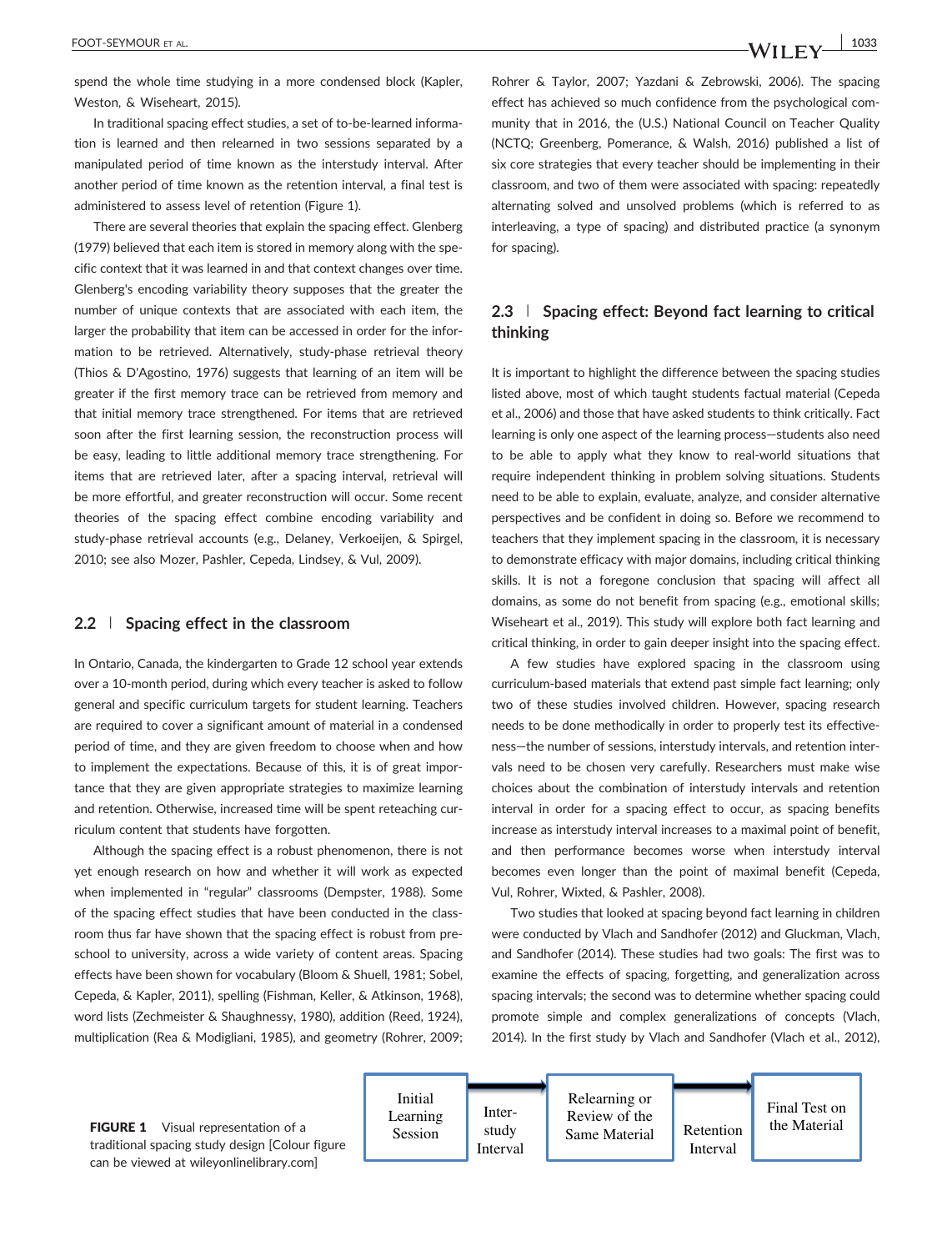children aged 5–7 years were taught to memorize facts about food chains in either massed learning sessions (all lessons were presented in 1 day), clumped (lessons were divided across 2 days), or spaced (lessons were divided across 4 days). Children were tested after 1 week had passed. Relative to students in the massed condition, students in both the clumped and spaced conditions improved in making both simple and complex generalizations.

In a replication by Gluckman et al. (2014), children aged 5–7 years were taught similar food‐chain‐related materials from the science curriculum to see whether spacing could help them to make generalizations to novel exemplars of a category. Students were taught in either massed, clumped, or spaced learning sessions. This study extended the 2012 study by adding a memory component that looked at basic retention. After the 1‐week retention interval, students completed forced‐choice questions, cued‐recall questions, and free‐recall questions based on the material they had learned in the lessons. Their memory for facts was significantly enhanced in all conditions (massed, spaced, and clumped), and as expected, there was a clumping and spacing advantage for both simple and complex generalizations. Massing did not show the same benefits.

In another study, Kapler et al. (2015) invited participants to attend a simulated university lecture. In this lecture, students learned both factual and higher‐order thinking material and reviewed it after either a massed or spaced schedule. Results demonstrated that reviewing the material with more time in between the review sessions led to better long‐term retention for both facts and higher‐order thinking tasks. This study used higher‐order thinking curriculum materials, relevant interstudy intervals (1 day and 1 week), a long retention interval (1 month), and time‐efficient review methodology (an online quiz). The primary limitation of this study was that it took place in a mock classroom and thus utilized more experimental control than would be expected in the real world. However, it provides clues on how spacing works with higher order materials.

## **2.4** | **Teaching critical thinking**

Teaching critical thinking is often a challenge for educators, because it can be a difficult to break the concept down in a way that makes it applicable for classroom use. A qualitative study by Descours (2013) found that teachers use varied definitions of critical thinking. Teachers who were surveyed agreed that thinking critically is a skill, that it can be taught, and that it should be infused within the curriculum, but they had conflicting ideas on how to achieve these goals. Group work, class discussion, use of open‐ended questions, and willingness to accept multiple perspectives were some of the most common suggestions.

Though there are many definitions of critical thinking, modern use of the term in educational contexts emerges from the work of philosopher John Dewey in the early 20th century. In his book, *How We Think*, Dewey (1910) described what it means to think critically. A good critical thinker, according to Dewey, carefully listens to the beliefs and opinions of others and takes time to thoroughly investigate all possible aspects before deciding whether or not they agree with

their perspective. The necessity for good critical thinkers has not changed since then, and many scholars have discussed the importance of teaching critical thinking in schools.

Similarly, Ennis (1987) suggests that critical thinking is a general skill that involves "reasonable, reflective thinking that is focused on what to believe or do" (p. 10). Critical thinking, according to Ennis, involves a set of skills and dispositions that should be taught explicitly and then infused into everyday life to create an implicit understanding. Ennis refers to critical thinking as purposeful, self‐ regulatory judgment resulting from making an evaluation of an item. We built our definition of critical thinking in the present study upon Ennis' (1987) framework.

## **2.5** | **Teaching critical thinking using website evaluation**

Abrami et al. (2008) conducted a meta‐analysis on the effects of instructional interventions on students' critical thinking skills. They looked at 177 studies and found that instruction of critical thinking was most effective when students were taught critical thinking instruction and subject content in approximately equal parts. This finding suggests that teachers should integrate critical thinking lessons with specific course content, so that students are able to put critical thinking skills into context and use them before transferring them to other disciplines. In addition, students should be given practical and relevant examples of when they might use their developing critical thinking skills. In line with this approach are the findings from Facione (1990), Halpern (1998), and Paul (1992).

In order to meet the goal of giving young students a contentspecific and practical way to use their critical thinking skills, we decided that students would evaluate the credibility of websites. Determining website credibility is a relevant topic for students, because the nature of education has changed since the advent of widespread Internet usage. Paul (1992) suggested that the world is in ever-accelerating change; information is multiplying as it swiftly becomes obsolete and out of date. In the past decade, technology has advanced to become a regular part of student life. A Pearson study polled over 2,300 students in the United States 8 to 18 years old and determined that 99% of students use digital technology for school purposes, including desktop computers, laptops, netbooks, tablets, smart phones, and e‐readers (Harris Poll, 2014). Out of these students, 70% used their devices for conducting research on the Internet. This poll demonstrates that the majority of students have virtually unlimited access to information on the Internet both at school and at home. As convenient as this access may seem, the ability to locate information can be problematic if students are not able to make informed decisions about whether that information is trustworthy or not. As such, there is a constant and growing need for students to obtain a more critical eye towards website content instead of simply accepting the thoughts and opinions that they are exposed to. Additionally, the Ontario Ministry of Education (2005) discusses the importance of training students in critical literacy. They advocate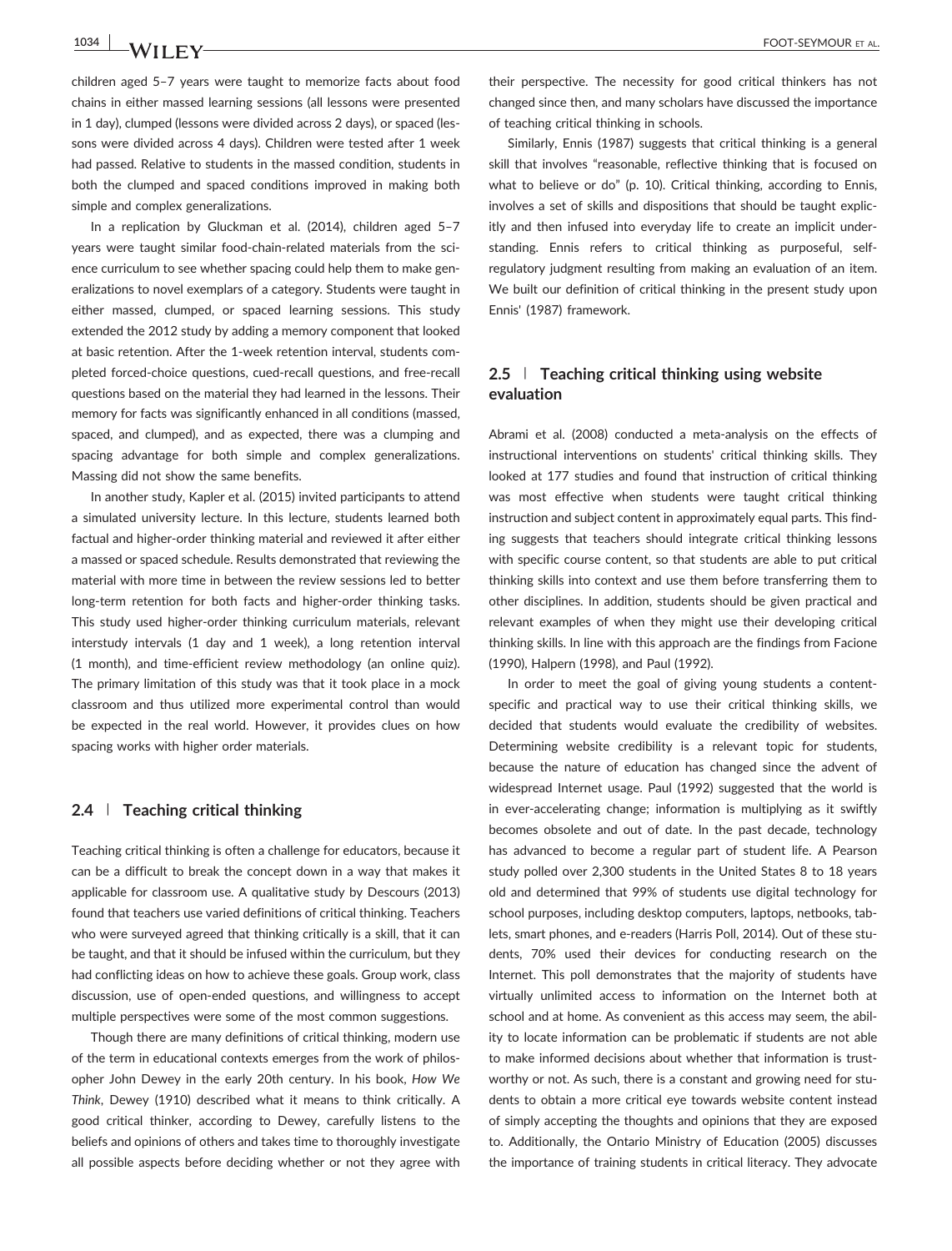that the "impact and influence of mass media and popular culture and the messages they convey, both overt and implied, can have a significant impact on students' lives. For this reason, critical thinking assumes a special significance" (p. 13).

## **2.6** | **Current study**

This study explored whether the spacing effect is robust enough to transfer to real‐world classrooms using both fact learning material and critical thinking skills. Students 9 to 12 years old were taught to evaluate and judge the credibility of websites, and students practiced these skills with new websites during subsequent sessions. The lessons took three blocks of time that were scheduled on either three consecutive days of the week (massed) or 3 weeks in a row (spaced; 1 day per week). In each condition, students explored several different websites, were guided on how to evaluate and judge website credibility, and were taught how to locate evidence from the websites that helped them defend their decisions. Specificity in the lessons came from Ennis' (1987) framework, which defines judging credibility as the ability to think critically and make a decision about a source by asking questions about points of view, conflicts of interest, scientific information, methodologies, and assumptions. Ennis' framework provides a detailed list of pertinent dispositions and abilities, which have been implemented in validated educational assessment instruments (Ennis & Millman, 2005a, 2005b; Ennis, Millman, & Tomko, 2005; Ennis & Weir, 1985). Students were taught to identify four main categories of website evaluation (design, authority, content, and purpose) and were also given 17 more specific questions that would help lead them through a critical evaluation. Thirty‐five days after the last lesson was completed, students were asked to evaluate a new website, so that we could see how many of the categories and questions they could remember (and use).

### **2.7** | **Hypotheses**

**Hypothesis 1.** *The spacing effect will benefit critical thinking. Students in the spaced condition will use more information, by giving details taught in the lessons to explain their website ratings, than students in the massed condition.*

*1a*. At final test, students in the spaced condition will spontaneously use more of the four categories to explain their rating, compared with students in the massed condition. Students will demonstrate this knowledge in a paragraph.

*1b*. At final test, students in the spaced condition will spontaneously use more of the 17 questions to explain their rating, compared with students in the massed condition. Students will demonstrate this knowledge in a paragraph.

> **Hypothesis 2.** *The spacing effect will benefit fact learning. Students in the spaced condition will remember more*

*information from the lessons than students in the massed condition.*

*2a*. At final test, students in the spaced condition will recall more of the four categories, compared with students in the massed condition. These students will be asked, "what are the four categories of website evaluation?" with four entry spots.

*2b*. At final test, students in the spaced condition will recognize more of the 17 questions, compared with students in the massed condition. Students will be given 34 questions (17 lures and 17 targets), and they will be asked to identify which questions they saw during the lessons. Hits-false alarms will be taken (a "hit" is a correct answer to a target item, and a "false alarm" is an incorrect answer to a lure) to prevent students from checking all 34 boxes and scoring 100%.

## **3** | **METHOD**

#### **3.1** | **Participants**

Students 9 to 12 years old (Grades 4–6) were recruited from the York Region District School Board. This population was chosen because the Ontario curriculum (Ontario Ministry of Education, 2005) requires that at this point in their education, students must begin to "differentiate between fact and opinion; evaluate the credibility of sources, and recognize bias" (p. 89), but they have not yet had enough exposure to become proficient. Students were recruited from six schools across York Region. Participating schools were chosen based on principal and teacher interest. Overall, there were four Grade 4 classes, two 4/5 split classes (a mixture of Grade 4s and 5s in the class), three Grade 5 classes, four Grade 5/6 split classes, and seven Grade 6 classes. There were 93 Grade 4s, 110 Grade 5s, and 180 Grade 6s. Gender was approximately 50/50 male and female based on population demographics. Demographic census data demonstrate that 51% of York Region's population are Caucasian and 49% are from a visible minority (of those identifying as a visible minority, 45% self‐identified as Chinese, 22% as South Asian, 8% as West Asian, 5% as Black, 5% as Filipino, 3% as Korean, 3% as Southeast Asian, 3% as Latin American, 2% as Arab, 1% as Japanese, and 4% as multiple or another visible minority). Additional details on York Region demographics are available on the Public Tableau website (Regional Municipality of York, 2018).

A total of 558 students within 20 classrooms participated in the lessons. Of the 558 students, four students did not receive parental consent for data to be used in research (resulting in a 99.3% consent rate). A total of 166 students were excluded from data analysis due to missing a lesson (e.g., due to illness) or being on an individualized education program that might affect results (e.g., needing to type responses on a computer). The final sample consisted of 388 students (*n* = 178, spaced; *n* = 210, massed). Our recruitment aim, which we nearly met, was *n* = 191 per group at analysis. We based sample size on an effect size of *d* = 0.37 and 95% power, our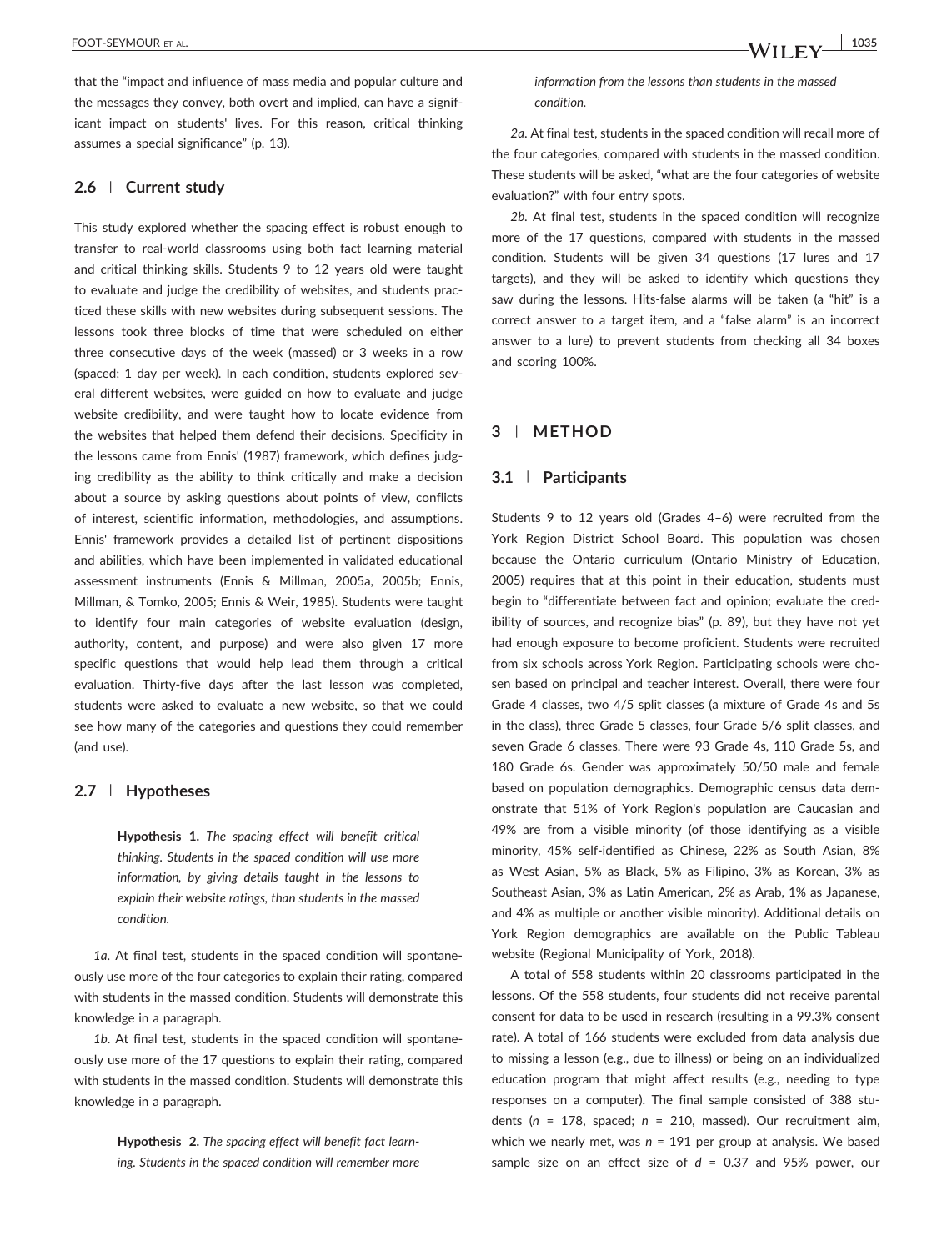estimate of the effect size for critical thinking, and spacing based on the most closely related prior classroom study (Kapler et al., 2015).

At the beginning of the lessons, students were given ID numbers and reminded that their participation was confidential. No names were written on any of the testing materials. Although lessons aligned with the Ontario curriculum, tests given during the study were not used as part of student grades, to avoid biasing course marks. Although marks were not used for student grades, all teachers reiterated that students were responsible for knowing these concepts and informed students that they could be tested on the concepts later as part of their coursework.

## **3.2** | **Design**

A between‐subjects design was used, where classes were randomly assigned to either the spaced or massed condition, stratified as evenly as possible to ensure that classrooms in each condition were equal in ability. For example, if there were teaching partners (often referred to as *team teachers* because students are in the same grade, so materials are shared), these classrooms were separated and assigned to participate in each of the two conditions. Efforts were made to ensure a mixture of grades in each condition. For students requiring accommodations and modifications to teaching, adjustments were made in the classroom whenever necessary (extra help from volunteers or computer access if students needed to type instead of writing by hand), so that they could still participate in lessons. All participating students were taught as fairly and equitably as possible.

Students in both conditions were given an identical set of lessons, but with a timing manipulation. The massed condition received 3 days of lessons in a row, and the spaced condition received their lessons one per week for 3 weeks. Classes were taught any day of the week, depending on teacher and researcher availability. Day of the week was balanced across conditions to prevent confounds from day of week effects. Traditional spacing effect studies often have only one review session (for a comprehensive review of intervals, see Cepeda et al., 2006), but we added an additional review session so that students could experience more variety in the websites that they evaluated and to better implement curriculum guidelines. No strict time limits were imposed when students were evaluating websites, but all students completed the task within their language block (an average of 1.5 hr). We chose a 7‐day fixed interstudy interval for practical reasons (i.e., it is feasible for teachers to implement a 1-week spacing design when lesson planning). Thirty‐five days was used as the retention interval because it is optimal for a 7‐day interstudy interval (Cepeda et al., 2008). Spacing effect benefits are present across a wide range of retention intervals, so many combinations of interstudy interval and retention interval would show essentially the same results (Cepeda et al., 2006, 2008).

All lessons were taught by an Ontario certified teacher (V.F.) with 10 years of classroom teaching experience. Lesson one included a class discussion followed by the pretest (Appendix A) and introduction to the checklist (which included room for a response paragraph at the end). In the discussion, students were taught the definition of

credibility and brainstormed some examples of credible sources in their everyday lives. For the pretest, students were given a website and were asked to write how credible (i.e., trustworthy and believable) the website was and why. This was done to measure their responses at baseline. After the pretest, students learned about the checklist and were then asked to apply it to the pretest website and write their response about the same website's credibility, now that they knew what to look for. On the following 2 days, students practiced evaluating new websites using the same checklist. Thirtyfive days after the last practice session, students took part in the final test. The final test had three sections: First, they were asked what the categories of website evaluation were, and we counted their correct answers out of four. Next, they were asked to look at a website and write a paragraph (without the checklist) to explain why they believed the website was credible or not. This was same worksheet as they saw during the pretest. Lastly, students saw a list of 34 questions and were asked to identify which 17 questions that they saw during the lessons.

## **3.3** | **Materials**

## **3.3.1** <sup>|</sup> **Website evaluation worksheet**

When designing a lesson plan, it is often suggested that teachers follow a backward planning design, meaning that all content should be taught with the final assessment in mind. As a result, every part of designing lessons for this study was structured in a way that stimulated learning leading up to the final test. At the end of the credibility lessons, students needed to know the following pieces of information:

- 1. Determining website credibility is not as easy as identifying whether sites are real or fake. Instead, evidence on the website helps students to make an informed decision that will most likely fall somewhere between 0 and 100.
- 2. Sorting evidence into four main categories can improve quality of evaluations.
- 3. Each of the four categories contains specific questions (17 in total) that can be treated as a website scavenger hunt (Table 1).

Based on these learning goals and a review of the website evaluation literature, a checklist was designed to help students learn how to generate a comprehensive rating of the website. The checklist included four categories and 17 questions (Table 1) and was based on a checklist by Bronstein (2007), which she created with the assistance of a Delphi panel of experts. Bronstein explored the validity and reliability of the checklist as a pedagogical tool, and she established the four main categories of website evaluation: design, authority, purpose, and content. The checklist was created in a way that would lead students to their final decision, guiding them along the way. The final decision about the website was a decision from 0 to 100, with 0 being not credible and 100 being credible (Appendix A). Bronstein recommended that website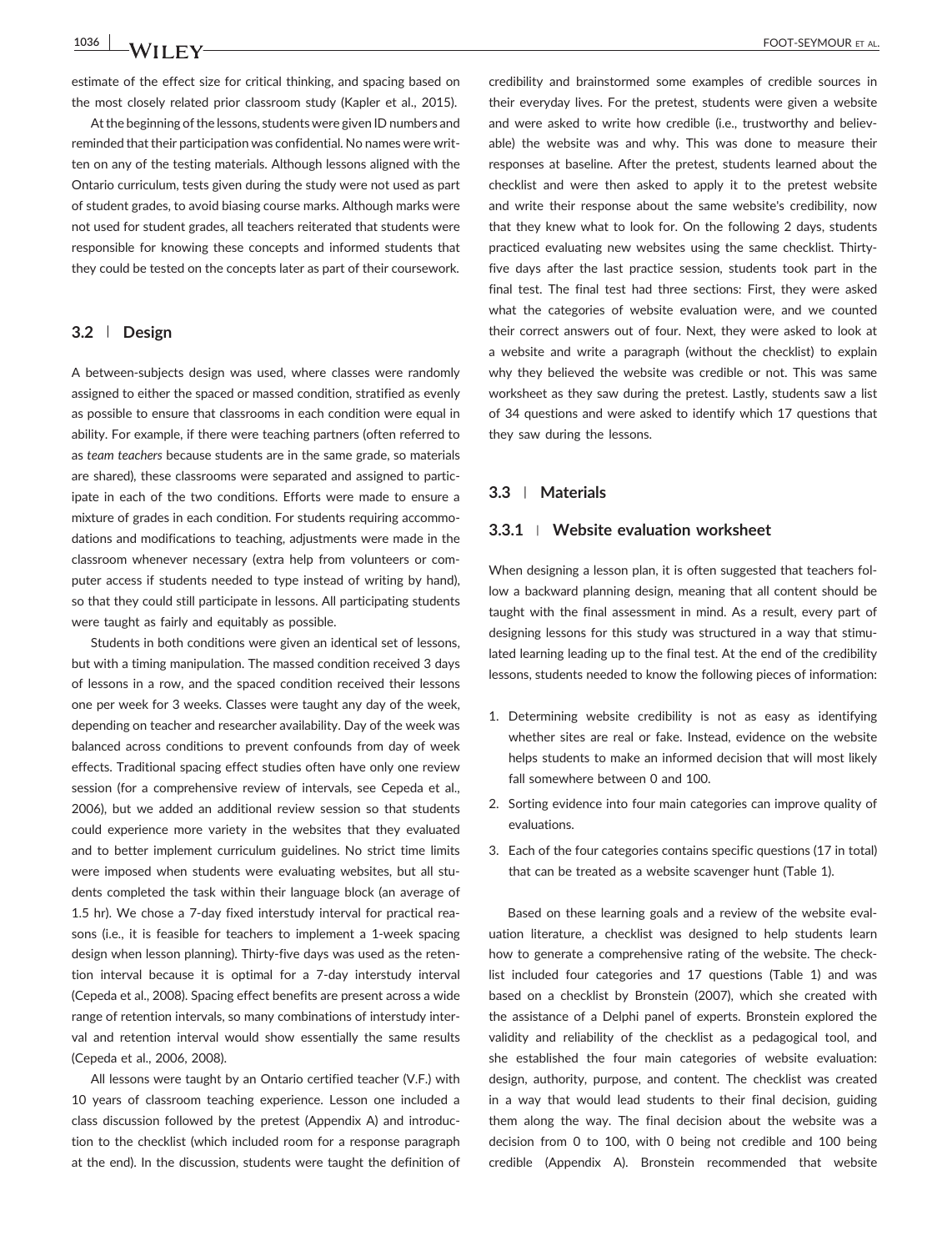## TABLE 1 Four categories of website evaluation and 17 specific questions

#### Design

Do the pictures/photos and color choices look professional?

Are there any obvious spelling errors or typos?

Does the site appear to have what you were looking for?

Do the links to other pages and sites work properly?

#### Authority

Is the author or organization clearly marked?

Does the site tell you anything about the author? Does it tell you what their job is?

Do you believe that he/she is an expert?

#### Content

Does the site say when it was first created?

Does the site say when it was last updated?

Does the information match what you already know about the topic?

If you search the topic, can you find supporting evidence from another source?

Is this website appropriate for your grade level, or is it too difficult or mature for you?

#### Purpose

Has the author convinced you to see their point of view?

Do you think the author left out any important information?

Is the purpose of the site to teach you something new?

Is the purpose of the site to convince you to change your mind?

Is the purpose of the site to try to sell you something?

credibility checklists used for critical thinking purposes involve continuous scales rather than only yes/no answers, because critical evaluation is an ambiguous process that involves many different options for premises and different forms of reasoning that are equally legitimate. The goal is to gain deeper insight into students' thought processes. Neither the checklist nor the ratings from 0 to 100 were assessed or used in data analyses, because the critical thinking dependent variable in the study was the paragraph where they explained their answer. We hoped that students would use a combination of these tools (the checklist, rating scale, and written paragraph) in order to formulate an opinion.

## **3.3.2** <sup>|</sup> **Websites**

• Session 1: Introduction and pretest

Dog Island (Dog Island, 2013)

URL: [https://web.archive.org/web/20150401070552/http://](https://web.archive.org/web/20150401070552/http://www.thedogisland.com:80/) [www.thedogisland.com:80/](https://web.archive.org/web/20150401070552/http://www.thedogisland.com:80/)

From the website: Over 2,500 dogs are already enjoying a better life at Dog Island. Separated from the anxieties of urban life, dogs on

Dog Island are healthy dogs who live a natural, healthy, and happy life, free from the stress and hardship associated with daily life among humans. They live with almost limitless space and tens of thousands of rabbits, rodents, fish, and other natural prey. Surrounded by thousands of other dogs, this is the only place for them to be truly social and create healthy families (Dog Island, 2013).

• Session 2: Relearning

Save the Pacific Northwest Tree Octopus (Zapato, 1998).

URL: [https://web.archive.org/web/20150212012956/https://](https://web.archive.org/web/20150212012956/https://www.zapatopi.net/treeoctopus/) [www.zapatopi.net/treeoctopus/](https://web.archive.org/web/20150212012956/https://www.zapatopi.net/treeoctopus/)

From the website: The Pacific Northwest tree octopus (*Octopus paxarbolis*) can be found in the temperate rainforests of the Olympic Peninsula on the west coast of North America. Their habitat lies on the eastern side of the Olympic mountain range, adjacent to Hood Canal. These solitary cephalopods reach an average size (measured from arm tip to mantle tip) of 30 to 33 cm. Unlike most other cephalopods, tree octopuses are amphibious, spending only their early life and the period of their mating season in their ancestral aquatic environment. Because of the moistness of the rainforests and specialized skin adaptations, they are able to keep from becoming desiccated for prolonged periods of time, but given the chance, they would prefer resting in pooled water (Zapato, 1998).

• Session 3: Relearning

Paleontologists Say Tyrannosaurs Were Cannibals (Prostak, Anderson, & Lazaro, 2011).

URL: [https://web.archive.org/web/20151106222824/http://](https://web.archive.org/web/20151106222824/http://www.sci-news.com/paleontology/science-tyrannosaur-cannibalism-wyoming-03392.html) www.sci‐[news.com/paleontology/science](https://web.archive.org/web/20151106222824/http://www.sci-news.com/paleontology/science-tyrannosaur-cannibalism-wyoming-03392.html)‐tyrannosaur‐cannibalism‐ wyoming‐[03392.html](https://web.archive.org/web/20151106222824/http://www.sci-news.com/paleontology/science-tyrannosaur-cannibalism-wyoming-03392.html)

From the website: A distinctive pattern of tooth marks on a 66‐million‐year‐old tyrannosaur bone found in eastern Wyoming offers one of the best evidences yet that tyrannosaurid dinosaurs were not shy about eating their own kind, according to a team of paleontologists led by Loma Linda University, California (Prostak et al., 2011).

• Final test

Mike the Headless Chicken (Cobb Strategic Marketing, 2013). URL: [https://web.archive.org/web/20150108110504/http://](https://web.archive.org/web/20150108110504/http://www.miketheheadlesschicken.org:80/) [www.miketheheadlesschicken.org:80/](https://web.archive.org/web/20150108110504/http://www.miketheheadlesschicken.org:80/)

From the website: The amazing true story of this famous fowl dates back to September 10, 1945 when Mike, a young Wyandotte rooster, was about to become the dinner of Fruita, Colorado, farmer Lloyd Olsen. With a sharp axe in hand, Mr. Olsen firmly held Mike, preparing to make the bird ready for his wife Clara's cooking pot. Mr. Olsen swung the implement, thereby lopping off poor Mike's head. Mike shook off the event, then continued trying to peck for food. Mike's will to live remains an inspiration. It is a great comfort to know you can live a normal life, even after you have lost your mind (Cobb Strategic Marketing, 2013).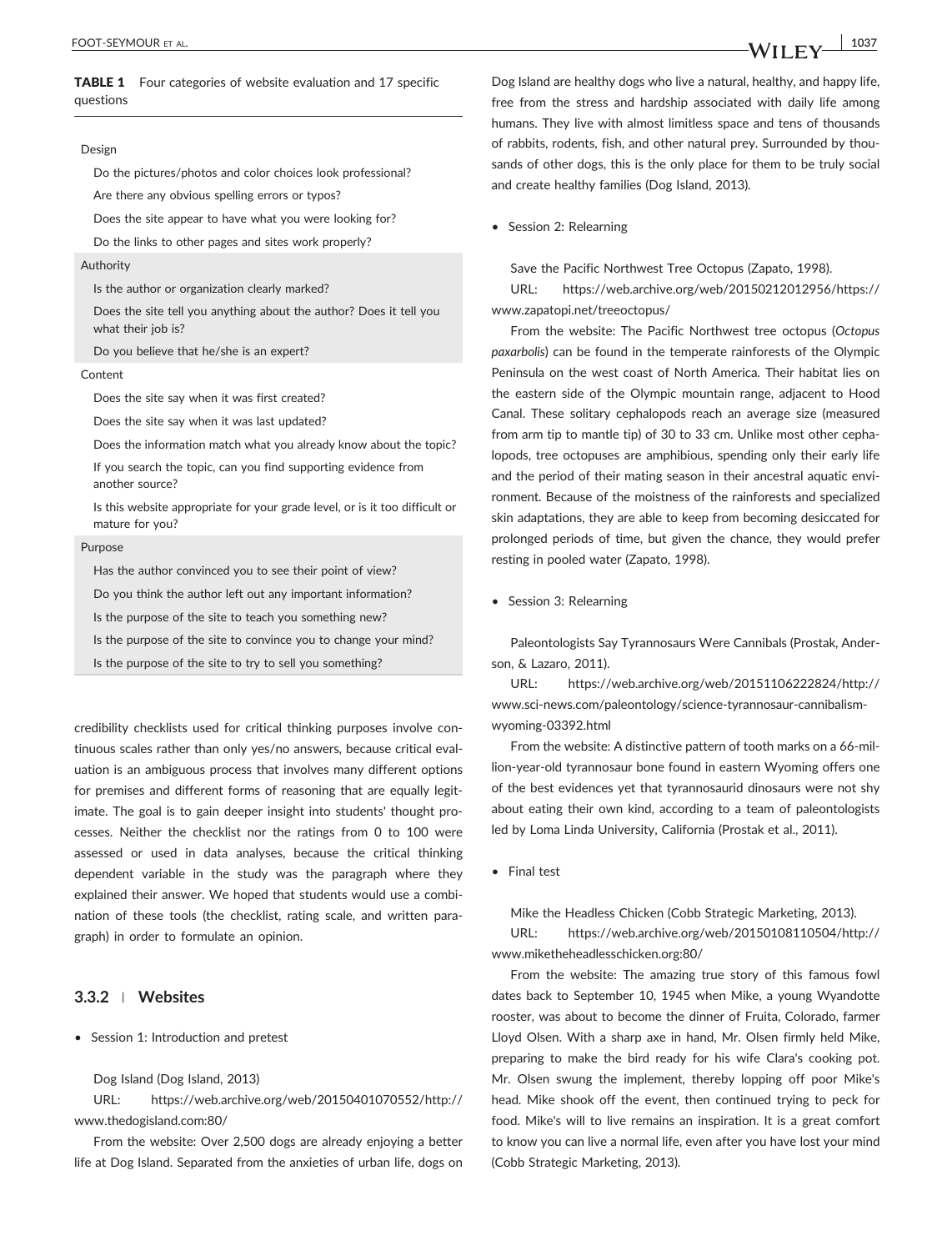## **3.4** | **Analyses**

A set of *t* tests and Bayesian analyses were conducted. Before running analyses of interest, tests were conducted to ensure that assumptions were satisfied. The independence of observations assumption was violated because there was nesting by classroom, but this violation was addressed by running a separate post hoc analysis with students constituting repeated measures, looking at classrooms as independent data points. This post hoc analysis showed no difference from the primary analyses.

Further analyses were conducted on the data set due to violations of normality assumptions in the sample. A nonparametric test was used on the ranks (Mann–Whitney *U*) in order to ensure of the accuracy of the study results. These results showed the same outcome as the *t* tests. Data and materials are available at [https://](https://osf.io/jbyvz/) [osf.io/jbyvz/.](https://osf.io/jbyvz/)

## **4** | **RESULTS**

## **4.1** | **Baseline**

We examined use of the four categories and 17 questions in the Session 1 pretest rating explanation paragraph, in order to ensure that students did not already know the material and as a check on the sufficiency of random assignment and stratification procedures. Inter‐rater reliability scores were measured with Pearson's *r*, and the degree of consensus was 0.81 for the four categories and 0.80 for the 17 questions. Students received a mark out of four for mentioning categories (paraphrasing was accepted). For example, if students said, "I saw who created the website," students got a mark in the authority category. Students were marked out of 17 on which specific questions they chose to include in their rating explanation. For example, students may have said, "I saw who created the website [adds their name] and I looked them up and it tells me

who they are. I think they are experts on the topic and I believe what they are saying." This response would have received three marks for authority—one for mentioning the author's name, one for adding additional details about them, and one for deciding if the author is an expert. Massed and spaced groups did not differ on how many of the four categories were used during rating explanations,  $t(375.15) = 0.23$ ,  $p = 0.81$ ,  $d = 0.026$ ,  $BF_{10} = 0.116$  (moderate evidence for the null hypothesis), nor did groups differ in use of the 17 questions,  $t(382.25) = 0.99$ ,  $p = 0.32$ ,  $d = 0.10$ ,  $BF_{10} = 0.180$ (moderate evidence for the null hypotheses).

#### **4.2** | **Hypothesis 1**

At final test, students were asked to rate the website from 0 to 100 and explain their rating in a paragraph. Students were marked on how many of the four categories and 17 questions that they referenced in their paragraph. One coder (V.F.) marked every paragraph, and a second rater marked them again for inter-rater reliability. There was a total of four other coders, one for every category (one coder looked for design, one for author, one for content, and one for purpose; each looked for the specific questions coinciding with the category they coded). Inter-rater reliability was calculated with Pearson's *r*, and the degree of consensus was 0.91 for the four categories and 0.90 for the 17 questions. Results showed that students in the spaced group used significantly more of the four categories than the massed group, *t*(337.79) = 4.66, *p* < 0.001,  $d = 0.48$ , BF<sub>10</sub> = 4,573.79 (extreme evidence for a group difference), and the spaced group also used more of the 17 questions than the massed group,  $t(359.62) = 4.74$ ,  $p < 0.001$ ,  $d = 0.48$ ,  $BF_{10} = 5,365.80$ (extreme evidence for a group difference), to defend their ratings. See Table 2 for a summary. Appendix B contains examples of the paragraphs written by students, with comments. As previously mentioned, these paragraphs were marked by two raters to ensure test validity.

| <b>TABLE 2</b> Descriptives for pretest paragraphs, final test paragraphs, and final test fact learning measures |  |
|------------------------------------------------------------------------------------------------------------------|--|
|------------------------------------------------------------------------------------------------------------------|--|

|                                      | Massed       |         |           | Spaced       |              |         |           |              |
|--------------------------------------|--------------|---------|-----------|--------------|--------------|---------|-----------|--------------|
|                                      | $\mathsf{n}$ | $M$ (%) | <b>SD</b> | [95% CI]     | $\mathsf{n}$ | $M$ (%) | <b>SD</b> | [95% CI]     |
| Pretest critical thinking            |              |         |           |              |              |         |           |              |
| 4 categories <sup>a</sup>            | 208          | 10.5    | 15.3      | [8.4, 12.6]  | 177          | 10.9    | 15.1      | [8.6, 13.1]  |
| 17 questions <sup>a</sup>            | 208          | 5.9     | 6.1       | [5.0, 6.7]   | 177          | 6.5     | 5.4       | [5.7, 7.3]   |
| Final test critical thinking         |              |         |           |              |              |         |           |              |
| 4 categories <sup>a</sup>            | 210          | 17.2    | 21.6      | [14.3, 20.1] | 177          | 28.8    | 26.6      | [24.9, 32.8] |
| 17 questions <sup>a</sup>            | 210          | 18.6    | 11.0      | [17.1, 20.1] | 177          | 24.2    | 12.1      | [22.4, 26.0] |
| Final test fact learning             |              |         |           |              |              |         |           |              |
| 4 categories recalled <sup>b</sup>   | 186          | 30.8    | 28.8      | [26.6, 34.9] | 176          | 56.2    | 31.7      | [51.5, 60.9] |
| 17 questions recognized <sup>c</sup> | 186          | 62.6    | 31.1      | [58.1, 67.1] | 177          | 68.4    | 27.2      | [64.4, 72.5] |

<sup>a</sup>Four categories and 17 questions spontaneously used in a paragraph, during both the pretest and final test, shown as a percentage.

<sup>b</sup>Cued recall asked students to "tell us what the four categories of website evaluation are."

<sup>c</sup>In a 34-question test, students had to recognize which of the 17 questions they saw during the lessons among 17 lures.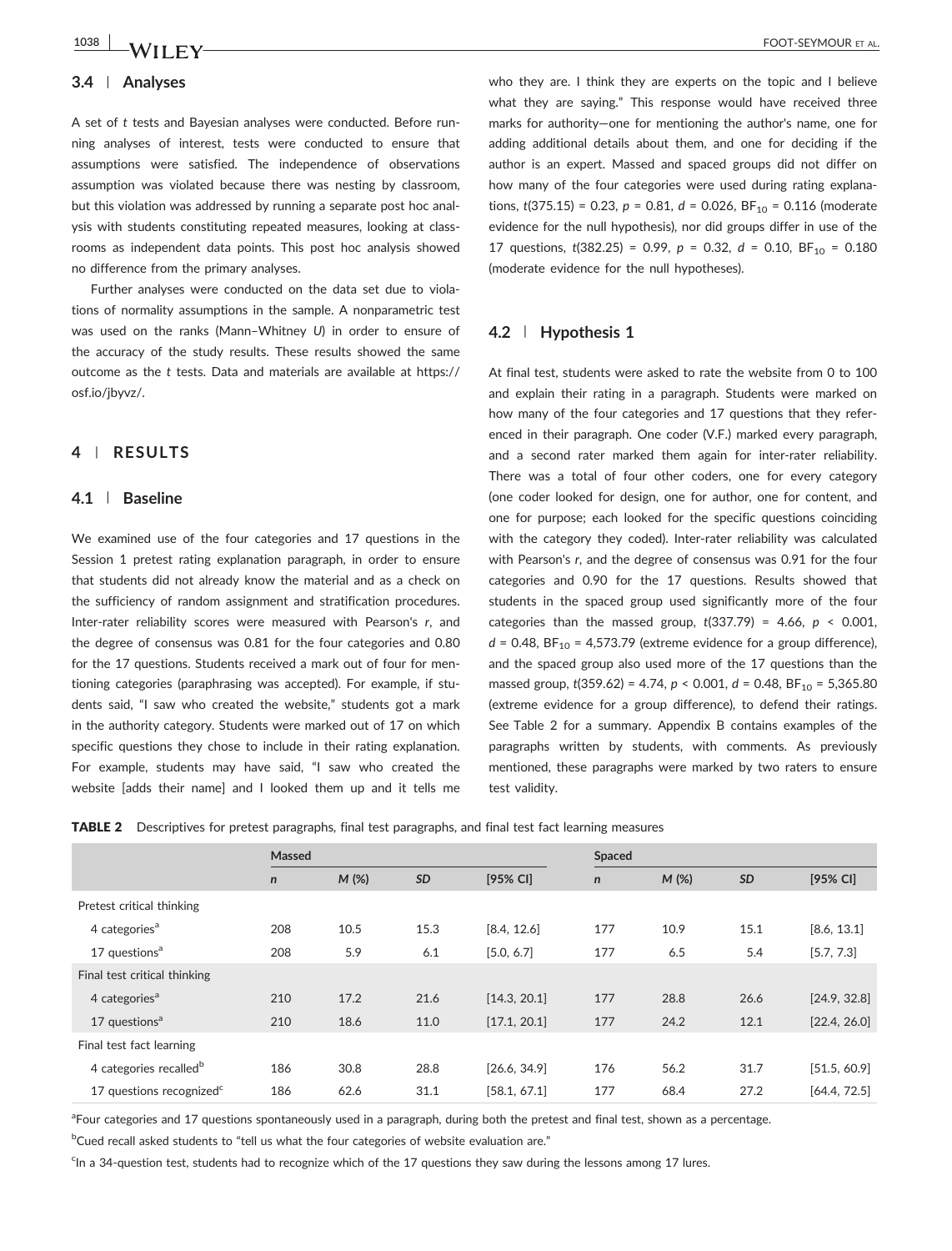## **4.3** | **Hypothesis 2**

For the cued recall measure, we looked at the number of correct answers out of four. When students were asked to recall the four categories (design, authority, content, and purpose), students in the spaced group remembered significantly more than those in the massed group,  $t(353.45) = 7.99$ ,  $p < 0.001$ ,  $d = 0.85$ ,  $BF_{10} = \infty$  (extreme evidence for a group difference). In a recognition test that included the 17 questions and 17 lures (e.g., "Was the website slow to load?" which was not on the checklist), evidence was inconclusive whether percent of questions recognized differed between groups, *t*(358.36) = 1.91,  $p = 0.057$ ,  $d = 0.20$ ,  $BF_{10} = 0.66$  (indeterminate whether a group difference was present).

## **5** | **DISCUSSION**

The current study explored the spacing effect in a classroom setting, using curriculum‐based materials and course‐relevant interstudy intervals and retention interval, taught by a certified teacher in a typical manner. All of the lessons were associated with critical thinking, based on the definitions described earlier. Immediately after students were shown the first website and learned that it was a hoax, their guards were up for the remainder of the lessons. Students became extremely critical of what they read online, and they searched for flaws in all aspects of the websites. Even though they may not always have been able to pinpoint the problems with what they encountered online, a critical thinking mindset was in place (according to the definition of critical thinking by Gilbert, 2014). Data were not collected to measure mindset; however, anecdotal comments by the class teacher (V.F.) note that students were extremely skeptical of even the smallest details.

In an effort to teach students how to identify key features of the websites, we taught them exactly what to look at and how to discuss what they saw with the purpose of coming to a specific outcome (i.e., completion of the rating, and explanation of the rating). This is closely linked to Ennis' (1987) perception of a good critical thinker—someone who uses reasonable, reflective thinking when deciding what to believe or do—and also Dewey (1910), who asked critical thinkers to be objective and consider their options while taking time to investigate before deciding whether or not they agree. In order to thoughtfully consider alternate options, students needed foundational materials that they could use to explain their perspective, which were the four categories and 17 questions that were taught during each lesson. Although students had to remember the questions and the categories, they also had to manipulate and apply these facts within their specific situation. There was a goal (evaluating the website and giving it a rating), and students used what they learned to meet this goal.

The outcome that students in the spaced condition used more of the categories and questions to explain their rating suggests that they were better able to communicate their perspective and explain why they chose the option (rating) that they chose. Appendix B shows example student answers from their website evaluations.

Because the spacing effect has been shown to be robust with fact learning material (Cepeda et al., 2006), we expected to see a benefit on fact learning measures. Our real‐world classroom replication was successful, demonstrating that the spacing effect can generalize to a real‐world classroom setting, and that both fact learning and critical thinking can benefit from spacing. However, only one of our two fact learning measures showed a spacing benefit. Our failure to find a benefit in the cued recognition measure may have been due to the large number of recognition questions listed on the final test (17 targets plus 17 lures) and the collection of recognition questions at the end of a 90‐min class block, which could have resulted in student fatigue at time of testing.

At the beginning of the second and third review sessions, students were asked to recall the four categories and 17 questions of website evaluation through a group discussion. Although data were not collected during the discourse, anecdotal evidence suggested that students in the massed condition seemed to have a much more efficient discussion. This may have been because these students had been exposed to the information more recently. The spaced group, on the other hand, often struggled to remember the categories during the discussion (i.e., students needed lots of prompting and reminders). The discussions at the beginning of the lessons were vital because the relearning helped students to build a fundamental knowledge base, which students used through the remainder of the lessons and then on the final test after 35 days.

Our results are generally consistent with a real‐world history classroom study. Carpenter, Pashler, and Cepeda (2009) found an effect size of  $d = 0.49$  for fact learning, whereas the current study found an average effect size of *d* = 0.58 across the two fact measures. Kapler et al. (2015), a mock classroom study, found an effect size of *d* = 0.33 for fact learning of meteorology content. Thus, the corpus of classroom evidence suggests a robust spacing effect benefit in classroom learning, with a mean effect size of *d* = 0.47 across these three studies.

## **5.1** | **Conclusion and future directions**

This study addressed concerns that there is not yet enough research on the spacing effect in the classroom (Dempster, 1988) and that many previous classroom studies have not used educationally relevant inter-study intervals and retention intervals (Cepeda et al., 2006). In addition, this study looked at whether spacing effects can extend to include critical thinking skills. One of the primary goals of any education system is to help students remember the information they are taught at school so that they can apply it to their everyday lives. This may require students to hold on to specific pieces of information for extended periods of time, only to see it out of context and have to manipulate it to fit a certain situation. If classroom spacing effect studies support the enhancement of retention of these critical thinking skills, it might also help to reduce forgetting, which can sometimes cause barriers to student learning (Custers & ten Cate, 2011).

If spacing in the classroom proves useful, it is a relatively easy adjustment to make in classrooms. Teachers would not need to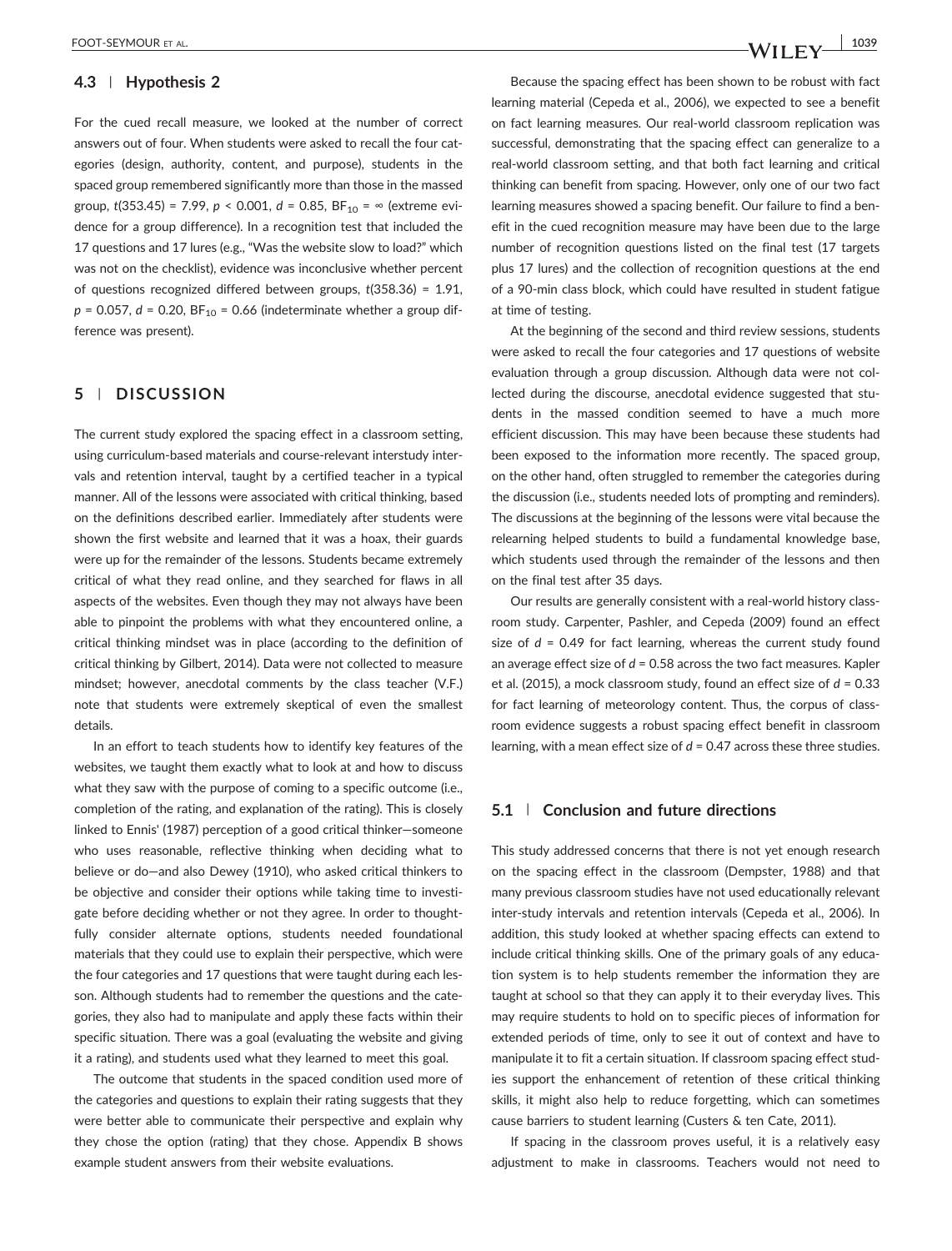directly adjust their lesson plans, but rather the timing of delivery to students. These course alterations could be done at the beginning of the school year while creating long‐range plans, and only slight alterations need to be made in order to successfully implement spacing in the classroom.

However, this study was not without limitations. One limitation is the reality of conducting classroom research. Each classroom varies on many levels that are difficult to control, and student performance can depend on many factors. There are also occasional interruptions in the classroom. During this study, we had a fire drill, a lockdown procedure, three snow days that caused minor shifts session timing, and teachers were absent on certain days, which caused a break in student routine. These challenges may have affected results, but there is no way to determine to what extent. Because these types of interruptions are typical in many classrooms, and students are used to interruptions, this study accurately represented real‐world implementation in a typical classroom setting.

A next step for classroom spacing effect research is to explore whether it can be effective on a wider scale, using different teachers and subjects. In this study, lessons were carried out by one Ontario certified teacher, to help control for teacher effects. In the real world, teachers use different teaching styles and have different personalities and approaches. Researchers need to investigate whether the results we found are observed when different teachers implement the same lesson plans, as would happen in the typical classroom. In addition, a variety of curriculum-based subject material should be used (inquiry math would be an excellent choice). If those factors can be explored, perhaps strong, evidence‐supported recommendations can be made to start using spacing in the classroom. We hope that the present study will encourage future investigations on the spacing effect in real‐world classroom learning.

## **AVAILABILITY OF DATA AND MATERIALS**

The datasets supporting the conclusion of the article and study materials are available at<https://osf.io/jbyvz/>

#### **AUTHOR CONTRIBUTION**

All authors assisted in the design of the project. V.F. and J.F. designed the media literacy curriculum, and V.F. taught all of the lessons to students. All authors assisted in the creation of the assessment materials. V.F. and J.F. collected data with supervision from M.W. V.F. and M.W. wrote the manuscript. M.W. and V.F. analyzed data (M.W. ran primary analyses, and V.F. checked for assumptions and ran nonparametric test of ranks).

## **ACKNOWLEDGEMENTS**

Thank you to members of the Cognitive Flexibility Lab for assisting with study implementation and data collection and to the York Region District School Board for allowing us to conduct research in the schools. Thank you also to each principal, teacher, parent, and student whose participation made this study possible.

## **CONFLICT OF INTEREST**

The authors declare that they have no conflicts of interest.

## **ORCID**

*Melody Wiseheart* **<https://orcid.org/0000-0001-8332-6775>** 

#### **REFERENCES**

- Abrami, P. C., Bernard, R. M., Borokhovski, E., Wade, A., Surkes, M., Tamim, R., & Zhang, D. A. (2008). Instructional interventions affecting critical thinking skills and dispositions: A stage one meta‐analysis. *Review of Educational Research*, *78*, 1102–1134. [https://doi.org/10.3102/003](https://doi.org/10.3102/0034654308326084) [4654308326084](https://doi.org/10.3102/0034654308326084)
- Bloom, K. C., & Shuell, T. J. (1981). Effects of massed and distributed practice on the learning and retention of second‐language vocabulary. *Journal of Educational Research*, *74*, 245–248. [https://doi.org/10.](https://doi.org/10.1080/00220671.1981.10885317) [1080/00220671.1981.10885317](https://doi.org/10.1080/00220671.1981.10885317)
- Bronstein, D. M. (2007). The efficacy of a web site evaluation checklist as a pedagogical approach for teaching students to critically evaluate internet content (Unpublished doctoral dissertation). The Graduate School of Computer and Information Sciences Nova Southeastern University.
- Carpenter, S. K., Pashler, H., & Cepeda, N. J. (2009). Using tests to enhance 8th grade students' retention of U.S. history facts. *Applied Cognitive Psychology*, *23*, 760–771.<https://doi.org/10.1002/acp.1507>
- Cepeda, N. J., Pashler, H., Vul, E., Wixted, J. T., & Rohrer, D. (2006). Distributed practice in verbal recall tasks: A review and quantitative synthesis. *Psychological Bulletin*, *132*, 354–380. [https://doi.org/10.](https://doi.org/10.1037/0033-2909.132.3.354) 1037/0033‐[2909.132.3.354](https://doi.org/10.1037/0033-2909.132.3.354)
- Cepeda, N. J., Vul, E., Rohrer, D., Wixted, J. T., & Pashler, H. (2008). Spacing effects in learning: A temporal ridgeline of optimal retention. *Psychological Science*, *19*, 1095–1102. [https://doi.org/10.1111/j.1467](https://doi.org/10.1111/j.1467-9280.2008.02209.x)‐ [9280.2008.02209.x](https://doi.org/10.1111/j.1467-9280.2008.02209.x)
- Cobb Strategic Marketing (2013). *Mike the headless chicken: Home. In Mike the Headless Chicken*. Retrieved from [https://web.archive.org/web/](https://web.archive.org/web/20151220235113/http://www.miketheheadlesschicken.org/) [20151220235113/http://www.miketheheadlesschicken.org/](https://web.archive.org/web/20151220235113/http://www.miketheheadlesschicken.org/)
- Custers, E. J. F. M., & ten Cate, O. T. J. (2011). Very long‐term retention of basic science knowledge in doctors after graduation. *Medical Education*, *45*, 422–430. [https://doi.org/10.1111/j.1365](https://doi.org/10.1111/j.1365-2923.2010.03889.x)‐2923.2010.03889.x
- Delaney, P. F., Verkoeijen, P. P., & Spirgel, A. (2010). Spacing and testing effects: A deeply critical, lengthy, and at times discursive review of the literature. *Psychology of learning and motivation*, *53*, 63–147. [https://](https://doi.org/10.1016/S0079-7421(10)53003-2) [doi.org/10.1016/S0079](https://doi.org/10.1016/S0079-7421(10)53003-2)‐7421(10)53003‐2
- Dempster, F. N. (1988). The spacing effect: A case study in the failure to apply the results of psychological research. *American Psychologist*, *43*, 627–634. [https://doi.org/10.1037/0003](https://doi.org/10.1037/0003-066X.43.8.627)‐066X.43.8.627
- Descours, K. (2013). 21st century pedagogy: A classroom perspective on critical thinking (Unpublished master's thesis). York University.
- Dewey, J. (1910). *How we think*. New York: Prometheus Books.
- Dog Island (2013). In *Dog Island Free Forever*. Retrieved from [https://web.](https://web.archive.org/web/20160315022057/http://www.thedogisland.com/) [archive.org/web/20160315022057/http://www.thedogisland.com/](https://web.archive.org/web/20160315022057/http://www.thedogisland.com/)
- Ennis, R. H. (1987). A taxonomy of critical thinking dispositions and abilities. In J. B. Baron, & R. J. Sternberg (Eds.), *Teaching thinking skills: Theory and practice* (pp. 9–26). New York: W. H. Freeman and Company.
- Ennis, R. H., & Millman, J. (2005a). *Cornell critical thinking test* (5th ed.). Pacific Grove, CA: Critical Thinking Books & Software.
- Ennis, R. H., & Millman, J. (2005b)). *Cornell critical thinking test, level Z* (5th ed.). Pacific Grove, CA: Midwest Publications.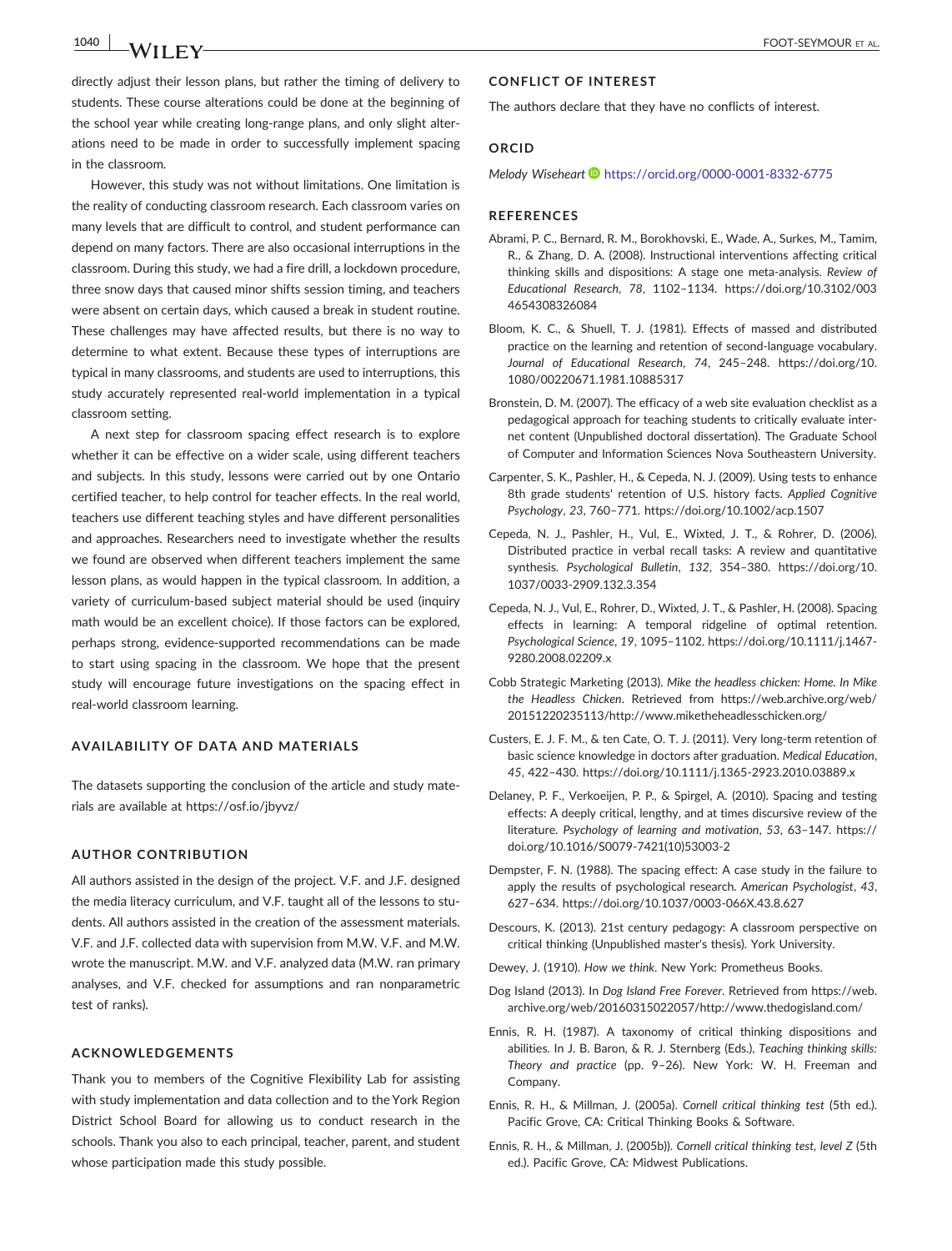- Ennis, R. H., Millman, J., & Tomko, T. N. (2005). *Cornell critical thinking tests: Administration manual* (Fifth ed.). Seaside, CA: The Critical Thinking Company.
- Ennis, R. H., & Weir, E. (1985). *The Ennis–Weir critical thinking essay test*. Pacific Grove, CA: Midwest Publications.
- Facione, P. A. (1990). *Critical thinking: A statement of expert consensus for purposes of educational assessment and instruction. Research findings and recommendations*. Newark, DE: American Philosophical Association. (ERIC Document Reproduction Service No. ED315423)
- Fishman, E. J., Keller, L., & Atkinson, R. C. (1968). Massed versus distributed practice in computerized spelling drills. *Journal of Educational Psychology*, *59*, 290–296.<https://doi.org/10.1037/h0020055>
- Gilbert, M. A. (2014). *Arguing with people*. Peterborough, ON: Broadview Press.
- Glenberg, A. M. (1979). Component‐levels theory of the effects of spacing of repetitions on recall and recognition. *Memory & Cognition*, *7*, 95–112. <https://doi.org/10.3758/BF03197590>
- Gluckman, M., Vlach, H., & Sandhofer, C. M. (2014). Spacing simultaneously promotes multiple forms of learning in children's science curriculum. *Applied Cognitive Psychology*, *28*(2).<https://doi.org/10.1002/acp.2997>
- Greenberg, J., Pomerance, L., & Walsh, K. (2016). Learning about learning: What every new teacher needs to know (Rep.). Retrieved March 23, 2016, from National Council on Teacher Quality website: [http://](http://www.nctq.org/dmsView/Learning_About_Learning_Report) [www.nctq.org/dmsView/Learning\\_About\\_Learning\\_Report](http://www.nctq.org/dmsView/Learning_About_Learning_Report)
- Halpern, D. F. (1998). Teaching critical thinking for transfer across domains. *American Psychologist*, *53*, 449–455. [https://doi.org/10.1037/0003](https://doi.org/10.1037/0003-066X.53.4.449)‐ [066X.53.4.449](https://doi.org/10.1037/0003-066X.53.4.449)
- Kapler, I. V., Weston, T., & Wiseheart, M. (2015). Spacing in a simulated undergraduate classroom: Long‐term benefits for factual and higher‐ level learning. *Learning and Instruction*, *36*, 38–45. [https://doi.org/10.](https://doi.org/10.1016/j.learninstruc.2014.11.001) [1016/j.learninstruc.2014.11.001](https://doi.org/10.1016/j.learninstruc.2014.11.001)
- Mozer, M. C., Pashler, H., Cepeda, N. J., Lindsey, R., & Vul, E. (2009). Predicting the optimal spacing of study: A multiscale context model of memory. In Y. Bengio, D. Schuurmans, J. Lafferty, C. K. I. Williams, & A. Culotta (Eds.), *Advances in neural information systems 22*. San Diego, CA: Neural Information Processing Systems Foundation.
- Ontario Ministry of Education. (2005). The Ontario curriculum grades 1–8: Language. [Program of Studies]. Retrieved January, 2016, from: [http://](http://www.edu.gov.on.ca/eng/curriculum/elementary/language18currb.pdf) [www.edu.gov.on.ca/eng/curriculum/elementary/language18currb.pdf](http://www.edu.gov.on.ca/eng/curriculum/elementary/language18currb.pdf)
- Paul, R. W. (1992). Critical thinking: What, why, and how. *New Directions for Community Colleges*, (77), 3–24. [https://doi.org/10.1002/cc.368199](https://doi.org/10.1002/cc.36819927703) [27703](https://doi.org/10.1002/cc.36819927703)
- Harris Poll (2014, May 9). Pearson student mobile device survey 2014: Grades 4 through 12 (Rep.). Retrieved March 25, 2016, from Pearson Education website: [http://www.pearsoned.com/wp](http://www.pearsoned.com/wp-content/uploads/Pearson-K12-Student-Mobile-Device-Survey-050914-PUBLIC-Report.pdf)‐content/uploads/ Pearson‐K12‐Student‐Mobile‐Device‐Survey‐[050914](http://www.pearsoned.com/wp-content/uploads/Pearson-K12-Student-Mobile-Device-Survey-050914-PUBLIC-Report.pdf)‐PUBLIC‐Report. [pdf](http://www.pearsoned.com/wp-content/uploads/Pearson-K12-Student-Mobile-Device-Survey-050914-PUBLIC-Report.pdf)
- Prostak, S., Anderson, N., & de Lazaro, E. (2011). Paleontologists say tyrannosaurs were cannibals. In *Paleontology*. Retrieved from [https://web.](https://web.archive.org/web/20160610042353/http://www.sci-news.com/paleontology/science-tyrannosaur-cannibalism-wyoming-03392.html) [archive.org/web/20160610042353/http://www.sci](https://web.archive.org/web/20160610042353/http://www.sci-news.com/paleontology/science-tyrannosaur-cannibalism-wyoming-03392.html)‐news.com/paleon [tology/science](https://web.archive.org/web/20160610042353/http://www.sci-news.com/paleontology/science-tyrannosaur-cannibalism-wyoming-03392.html)‐tyrannosaur‐cannibalism‐wyoming‐03392.html
- Rea, C. P., & Modigliani, V. (1985). The effect of expanded versus massed practice on the retention of multiplication facts and spelling lists. *Human Learning: Journal of Practical Research & Applications*, *4*, 11–18.
- Reed, H. B. (1924). Repetition and association in learning. *The Pedagogical Seminary*, *31*(2), 147–155. [https://doi.org/10.1080/08919402.1924.](https://doi.org/10.1080/08919402.1924.10532929) [10532929](https://doi.org/10.1080/08919402.1924.10532929)
- Regional Municipality of York (2018). 2016 census: Public tableau. Retrieved January 6, 2019, from https://public.tableau.com/profile/regional. municipality.of.york#!/vizhome/YorkRegionCensusProfile2016‐Part1/ Story1
- Rohrer, D. (2009). The effects of spacing and mixing practice problems. *Journal for Research in Mathematics Education*, 4–17.
- Rohrer, D., & Taylor, K. (2007). The shuffling of mathematics problems improves learning. *Instructional Science*, *35*, 481–498. [https://doi.org/](https://doi.org/10.1007/s11251-007-9015-8) [10.1007/s11251](https://doi.org/10.1007/s11251-007-9015-8)‐007‐9015‐8
- Sobel, H. S., Cepeda, N. J., & Kapler, I. V. (2011). Spacing effects in real‐ world classroom vocabulary learning. *Applied Cognitive Psychology*, *25*, 763–767.<https://doi.org/10.1002/acp.1747>
- Thios, S. J., & D'Agostino, P. R. (1976). Effects of repetition as a function of study‐phase retrieval. *Journal of Verbal Learning and Verbal Behaviour*, *15*, 529–536. [https://doi.org/10.1016/0022](https://doi.org/10.1016/0022-5371(76)90047-5)‐5371(76)90047‐5
- Vlach, H. A. (2014). The spacing effect in children's generalization of knowledge: Allowing children time to forget promotes their ability to learn. *Child Development Perspectives*, *8*(3), 163–168. [https://doi.org/](https://doi.org/10.1111/cdep.12079) [10.1111/cdep.12079](https://doi.org/10.1111/cdep.12079)
- Vlach, H. A., & Sandhofer, C. M. (2012). Distributing learning over time: The spacing effect in children's acquisition and generalization of science concepts. *Child Development*, *83*(4), 1137–1144. [https://doi.org/](https://doi.org/10.1111/j.1467-8624.2012.01781.x) 10.1111/j.1467‐[8624.2012.01781.x](https://doi.org/10.1111/j.1467-8624.2012.01781.x)
- Wiseheart, M., Küpper‐Tezel, C., Weston, T., Kim, A. S. N., Kapler, I. V., & Foot‐Seymour, V. (2019). Enhancing the quality of student learning using distributed practice. In J. Dunlosky, & K. Rawson (Eds.), *Cambridge handbook of cognition and education* (pp. 550–584). New York: Cambridge University Press.
- Yazdani, M. A., & Zebrowski, E. (2006). Spaced reinforcement: An effective approach to enhance the achievement in plane geometry. *Journal of Mathematical Sciences and Mathematics Education*, *1*, 37–43.
- Zapato, L. (1998). The Pacific Northwest tree octopus. In *Help Save the Pacific Northwest Tree Octopus from Extinction!* Retrieved from [https://web.archive.org/web/20160708102348/http://zapatopi.net/](https://web.archive.org/web/20160708102348/http://zapatopi.net/treeoctopus/) [treeoctopus/](https://web.archive.org/web/20160708102348/http://zapatopi.net/treeoctopus/)
- Zechmeister, E. B., & Shaughnessy, J. J. (1980). When you know that you know and when you think that you know but you don't. *Bulletin of the Psychonomic Society*, *15*, 41–44.<https://doi.org/10.3758/BF03329756>

**How to cite this article:** Foot‐Seymour V, Foot J, Wiseheart M. Judging credibility: Can spaced lessons help students think more critically online? *Appl Cognit Psychol*. 2019;33:1032–1043. <https://doi.org/10.1002/acp.3539>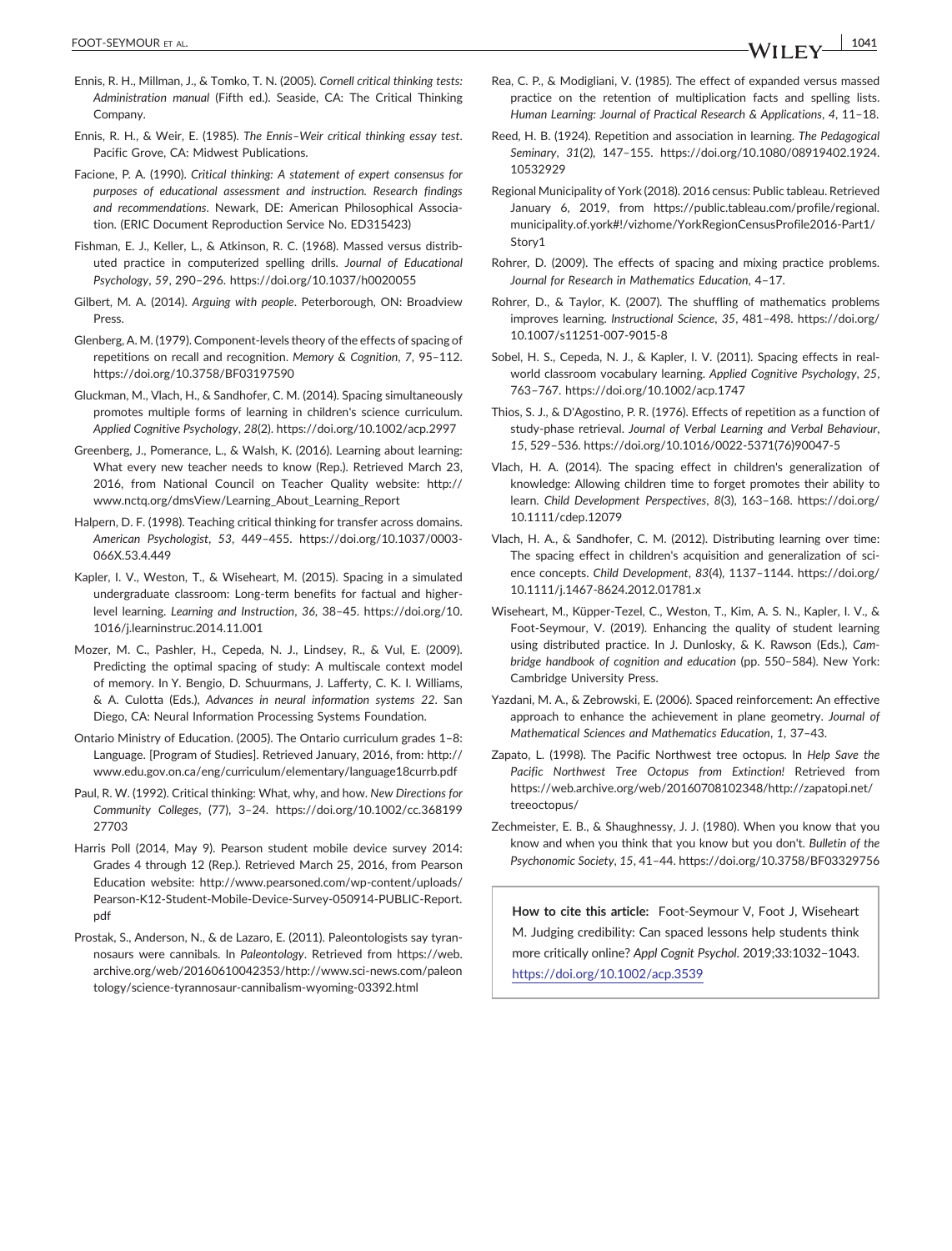| $\frac{1042 \text{ L}}{W1 \text{ L}}$ |       | FOOT-SEYMOUR ET AL. |
|---------------------------------------|-------|---------------------|
| <b>APPENDIX A</b>                     |       |                     |
| ID:                                   | Date: |                     |

## Should I Trust This Website? **Critical Evaluation of Online Sources**

You were asked to write a report about dogs. When you typed "nice places for dogs to hang out" into Google, you were brought to the website:

www.thedogisland.com

Have you ever seen or heard of this website before today? \_\_\_\_\_\_\_\_\_\_\_\_\_\_\_\_\_\_\_\_\_\_

On a scale of 0-100, how credible does the website look to you overall?

| ∼        |  | 100     |
|----------|--|---------|
| Terrible |  | Perfect |

Your answer: / 100

Please explain your rating using information from the website.